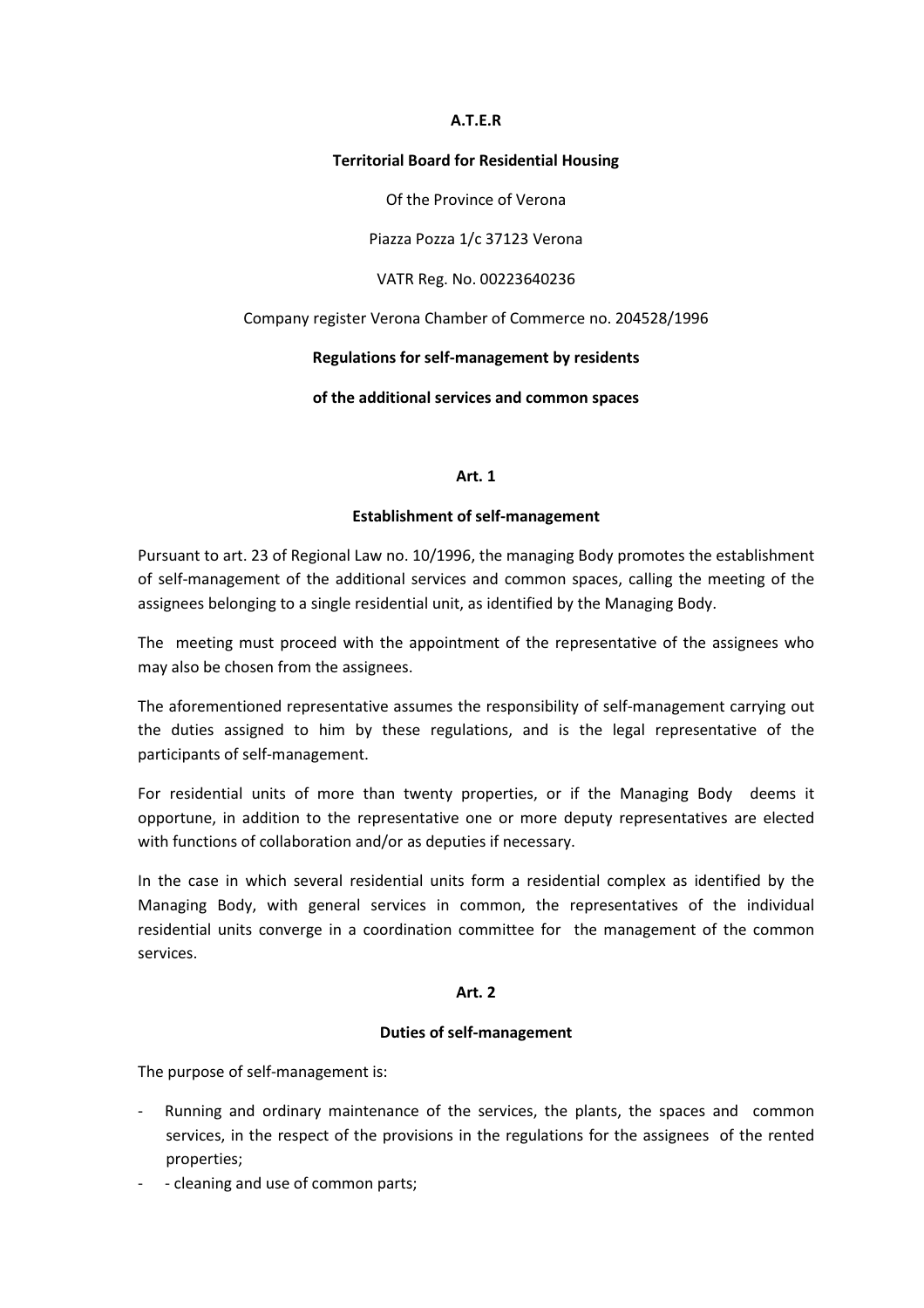- The water, energy and heating, the purging of cesspits, running the water conditioner and any other service which comes under the competence of the assignees.

The operation and the ordinary maintenance of the installations must however be assigned by self-management to competent and specialized firms or persons, through a written contract.

As far as the lifts are concerned, if the Board enters into contracts of complete, ordinary and/or extraordinary maintenance, on subscription, 65% of the relative expense will be charged to selfmanagement.

Ordinary maintenance may be, on the request of self-management, assigned on subscription to specialized firms chosen by self-management and authorized by the Board. In this case, the representative, before signing the contract with the firm chosen by the assignees' meeting, must be authorized in writing by A.T.E.R.

A.T.E.R reserves its exclusive faculty to assign to self-management the running and management of the lifts.

The meeting of assignees disciplines the use of the green spaces, the parts of common use and any premises at disposal for the meetings of the assignees, respecting their original purpose.

It is agreed that this use must be established for social purposes that respect the enjoyment, by all resident, of the parts indicated by the previous paragraph of this article.

# Art. 3

# Assignees' meeting

The assignees' meeting meets, for its ordinary session, within and not more than 90 days from the end of the financial year, to be established by the meeting, to examine and approve the statement of account and the budget that must be sent to the assignees at least fifteen days before the date fixed for the meeting.

The meeting also meets whenever the representative deems necessary or when it has received a request from at least one-quarter of the assignees.

The meeting passes resolution on self-management of the common services as per article 2 above.

The meeting is called by the representative by an individual notice of call, to be hand delivered with receipt of notification or sent by registered mail at least 10 days prior to the date fixed.

Notification must be given to the Managing Body, which has the faculty of attending the meeting with its own representative.

The notice must contain the indication of the venue, the date and the time of the meeting, the subjects to be put to the approval of the meeting, as well as the date and time of the meeting on second call.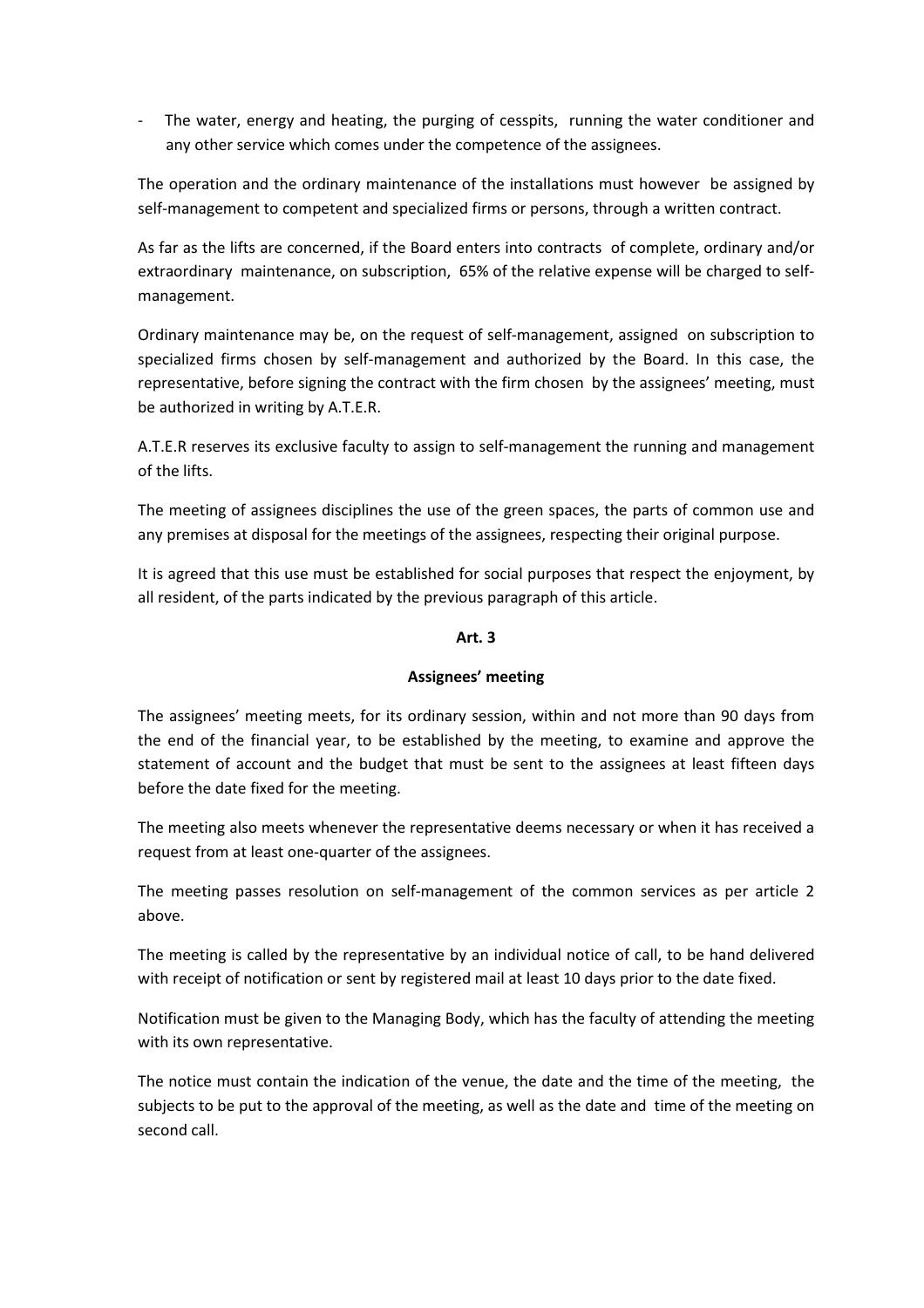The meeting is considered to have a quorum when at least two-thirds of the assignees are present on first call and at least one-third of the assignees on second call. For every meeting of the assignees a Chairman and a Secretary are elected.

Each assignee is entitled to be represented by another person with a written proxy at the foot of the notice of call: not more than two proxies to the same person are allowed.

The resolutions are considered valid if approved with the vote in favour of majority of the attendees.

The representative of the assignees must abstain from voting when his replacement, the statement of account of his management and operations he has adopted are being discussed.

The representative must notify the resolutions adopted by the assignees by affixing in the relevant spaces established by the meeting. Assignees who so request may receive a copy of the minutes of the meeting within 30 days from the date of the meeting, by hand-delivered letter with receipt of notification.

## Art. 4

## The representative of the assignees

At the start of each year, the representative must prepare a budget showing:

- 1) The costs that are estimated in the year for the self-managed services;
- 2) The amounts at the expense of each assignee according to the individual values per property, established by the Managing Body;
- 3) The breakdown of the amounts in periodic payments, each divided into the aforementioned items;
- 4) The establishment of a reserve fund according to the provisions of law on financial statements.

At the end of each year, the representative must draw up a final budget, divided into the aforementioned items, showing the expenses effectively borne with the division of the costs at the expense of each assignee, the amount of the payments made by the individuals, the relative negative and positive adjustments, the residual amount of the funds appropriated and the management of the reserve fund.

The representative must keep:

- a) The register of the minutes of the meeting, stamped by the managing Body;
- b) The accounts of expenditure and income where all the movements of money must be recorded.

The representative must also:

- c) Call the meeting of the assignees;
- d) Carry out the resolutions of the assignees' meeting;
- e) Sign in the name of self-management the contracts for the supply of services, as well as all the documents and contracts necessary for the operating activity where these are not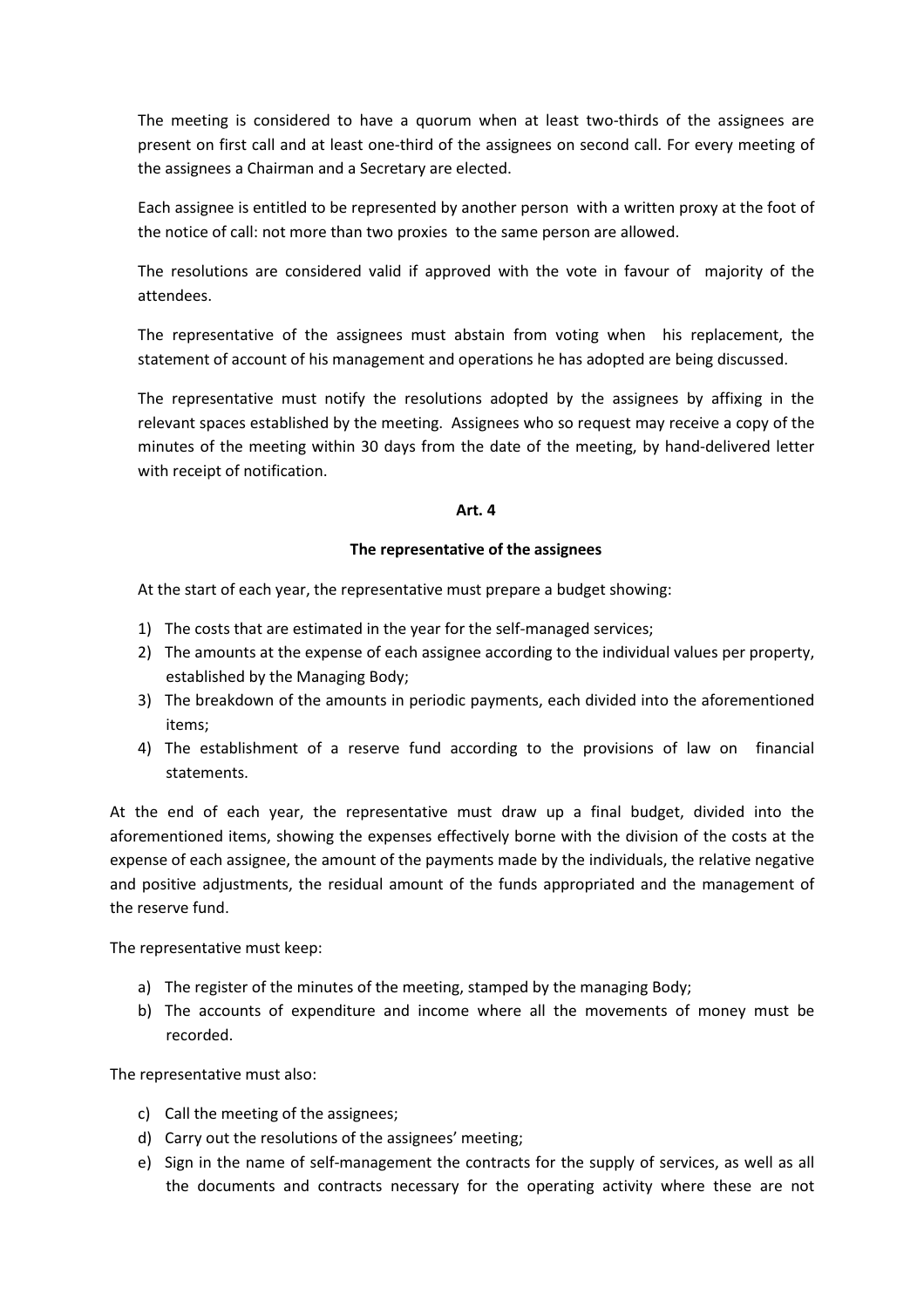managed by A.T.E.R; in any case, the joint responsibility of all the assignees with regard to third parties and the Managing Body remains valid;

- f) Report to the Managing Body any requirements of extraordinary maintenance of the common parts;
- g) Ensure that these regulations are observed;
- h) Propose the internal regulations, to be submitted for approval of the meeting. That does not in any case contrast with the rules of a general nature laid down by the managing Body.

The representative must immediately report any presence of situations of danger to the relevant authorities (Fire Brigade, Local Health Authority, Council ...) as well as to the Managing Body.

The meeting of assignees may attribute remuneration to the representative to be debited to the common expenses.

## Art. 5

# Obligations of the assignees

The assignees must abide – as well as by the regulations of the rent contract and the regulations of the assignees of rented property  $-$  by the provisions of these regulations, the internal regulations and the resolutions of the assignees' meeting.

The assignees who purchase the property remain obliged to observe these regulations until the formal establishment of the jointly-owned property.

Assignees of shops and other miscellaneous premises included in the building in selfmanagement are also obliged to observe these regulations.

No assignee may fail to pay the common expenses approved at the meeting.

An adequate reserve fund, which can be re-established, must be established at the expense of the assignees to ensure coverage of the operating expenses including in the presence of any insolvencies of the assignees.

## Art. 6

# Relations of good neighbourliness

The behaviour of the individual assignees with the other residents of the building must be based on the normal rules of good neighbourliness aimed at avoiding reasons for disagreement and to guarantee, to all those so entitled, the peaceful enjoyment of the allocated property and the common parts.

# Art. 7

# Use of common services

The use of common things, spaces and services concerns:

a) The uncovered areas of appurtenance to the individual buildings, such as courtyards, flowerbeds, paths etc... with the exception of any portions of soil which, by contract, are for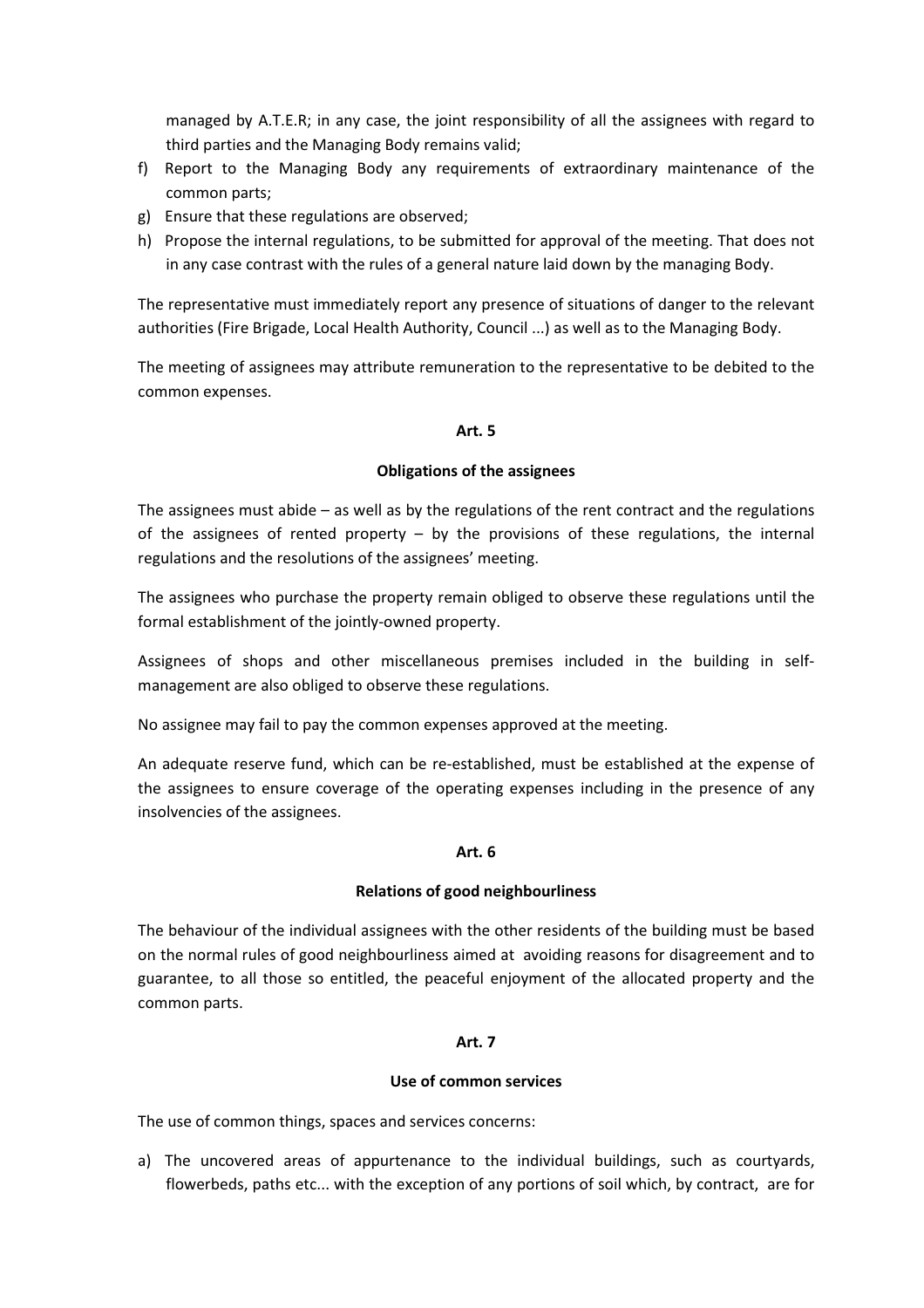individual use or limited to a part of the assignees (allotments, gardens, portions of courtyard in front of the apartments on the ground floor and marked off by vases, flowerboxes etc...)

- b) The common premises, the meter rooms, the box rooms for common use, the corridors and the landings, the cellars and the common services, the installation of any type (lifts, central heating, irrigation...) the stairs and the access ramps to the upper floors, the washing lines, the terraces for collective use, and every other part of the building that is not contractually pertinent to the individual homes;
- c) The system for the collection and disposal of black and white sewage waters and rainwater, including discharge pipes, collection tanks and pipes, to the public sewage service;
- d) The water supply, electricity, telephone, methane gas and miscellaneous pipes to the individual meters.

# Art. 8 Internal regulations

The meeting of the assignees approves internal regulations, the relative resolution will be valid with the vote in favour of the absolute majority (50% + 1) of those entitled to vote.

The internal regulations will discipline the cleaning of the common parts, the conditions for using the washing lines, the times for shaking and hanging out carpets, blankets etc., the times for the respect of silence, the times of the opening of the gates, as well as other requirements closely connected with community life in the building.

The internal regulations cannot contain any rules that are in contrast with what is established in the rental contract, in the regulations of the assignees of rented property , in the regulations of selfmanagement of the additional services and common spaces, in the laws in the local regulations currently in force.

The internal regulations and the relative minutes of approval must be sent to A.T.E.R by the representative of the assignees.

# Art. 9

## **Disputes**

For everything that is not explicitly contemplated in these regulations, formal reference must be made to the contents of articles 1100 and following of the Civil Code, as well as every other provision of a legislative character of competence of the Department of Hygiene and the Police.

In the case of disputes between self-management and A.T.ER., the parties may address the territorially competent judicial authority (Justice of the Peace, Court...).

In the case of disputes or disagreements arising between assignees in rented property and/or joint owners, or between the latter and the representative/administrator, including with regard to the interpretation or application of the regulations of the jointly-owned building, self-management and the internal regulations, the first person the assignees must contact will be the representative of selfmanagement, who, after having attempted to resolve the question directly with the assignees, may address the Department for Relations with the Public of A.T.E.R.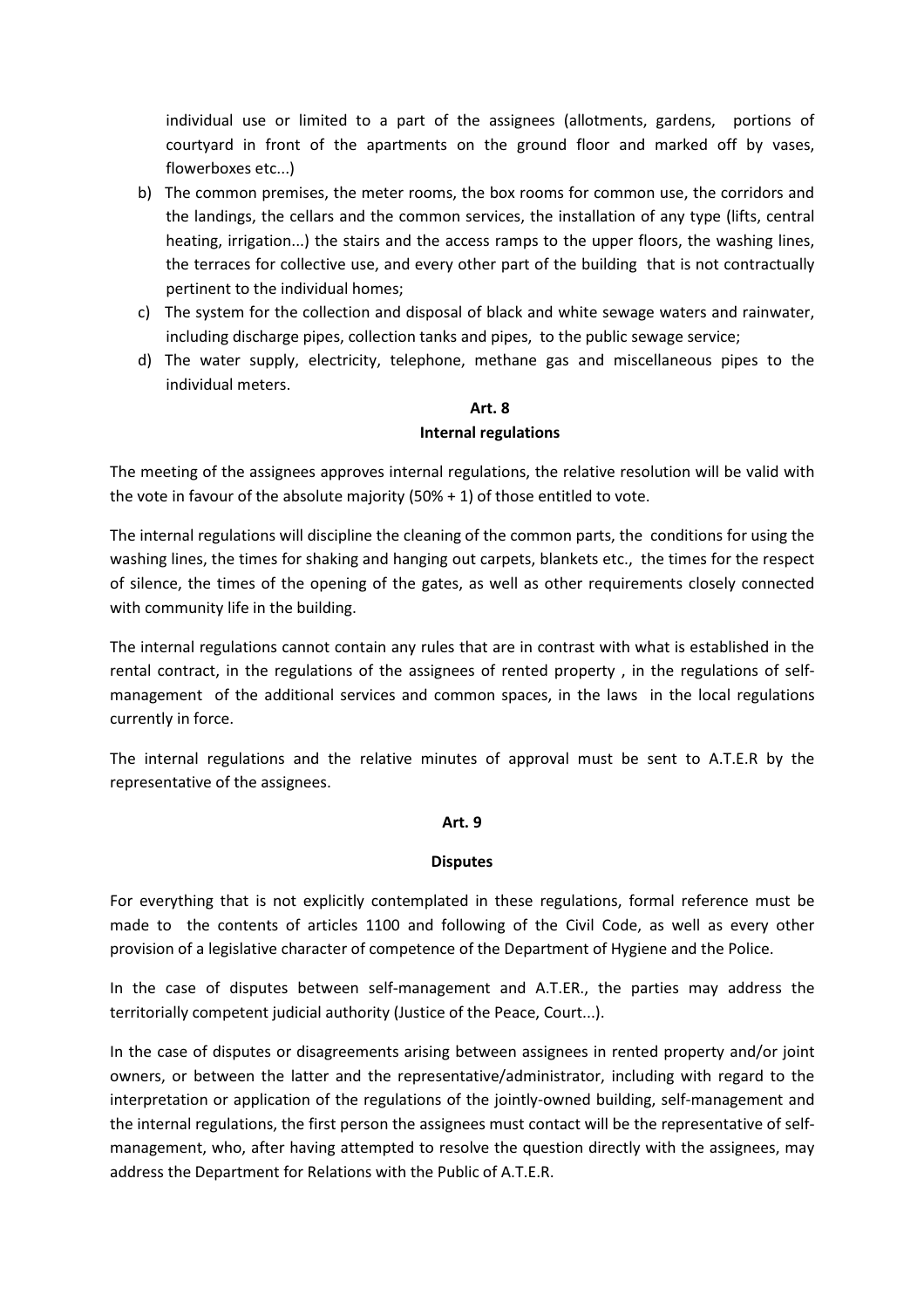In the event of the continuation of disputes or disagreement, each party concerned may address the Justice of the Peach competent for the causes relative to the measure and the procedures of the services of the jointly-owned building or the Court.

In the cases of significant and lasting infringement of the regulations of self-management, the representative of the assignees, following the decision adopted by the meeting of the assignees, may report, as well as to A.T.ER. also to the territorially competent local council, for the evaluation necessary for the possible start of the procedure of loss of allocation.

# Art. 10

# Global insurance for buildings and third party liability

The representative of the assignees must report to A.T.E.R any event and damage that in any way and for whatever reason is caused to the building, to the services, to the installations and to the common parts as quickly as possible, and in any case within 3 days, specifying the circumstance of the event and keeping traces and residue of the accident. In the case of serious accident, the notification must be anticipated by telephone and/or by fax, to allow the Board to make the report to the Insurance Company within the time limits laid down by the insurance contract.

# Art. 11

# Powers of the managing body

For the sole purpose of the protection of the assets which are the subject of self-management, the managing body has the right of inspection and control; the representative and the assignees are consequently obliged to allow access to the building to the appointees of the managing Body.

If damage to the building, to the common spaces or to the installations were to be found in the running by self-management, the Managing Body will proceed to notify the self-management of what has been found, In the event of non-action by the self-management, the Managing Body will automatically carry out the necessary action and the relative cost will be debited to the selfmanagement.

## Art. 12

## Bodies of self-management

In addition to the meeting and the representative of the assignees, if deemed necessary, the Board may promote the establishment of the following bodies:

- Area and provincial meeting of the representatives of the assignees; it includes the representatives elected throughout the province;
- Local and provincial coordination of the representatives of the assignees, made up of a number of members varying between 3 and 9, in proportion to the number of residential units existing in the area.

The meeting and the local and provincial coordination of self-management are in any case consultative bodies, which are called by A.T.E.R.